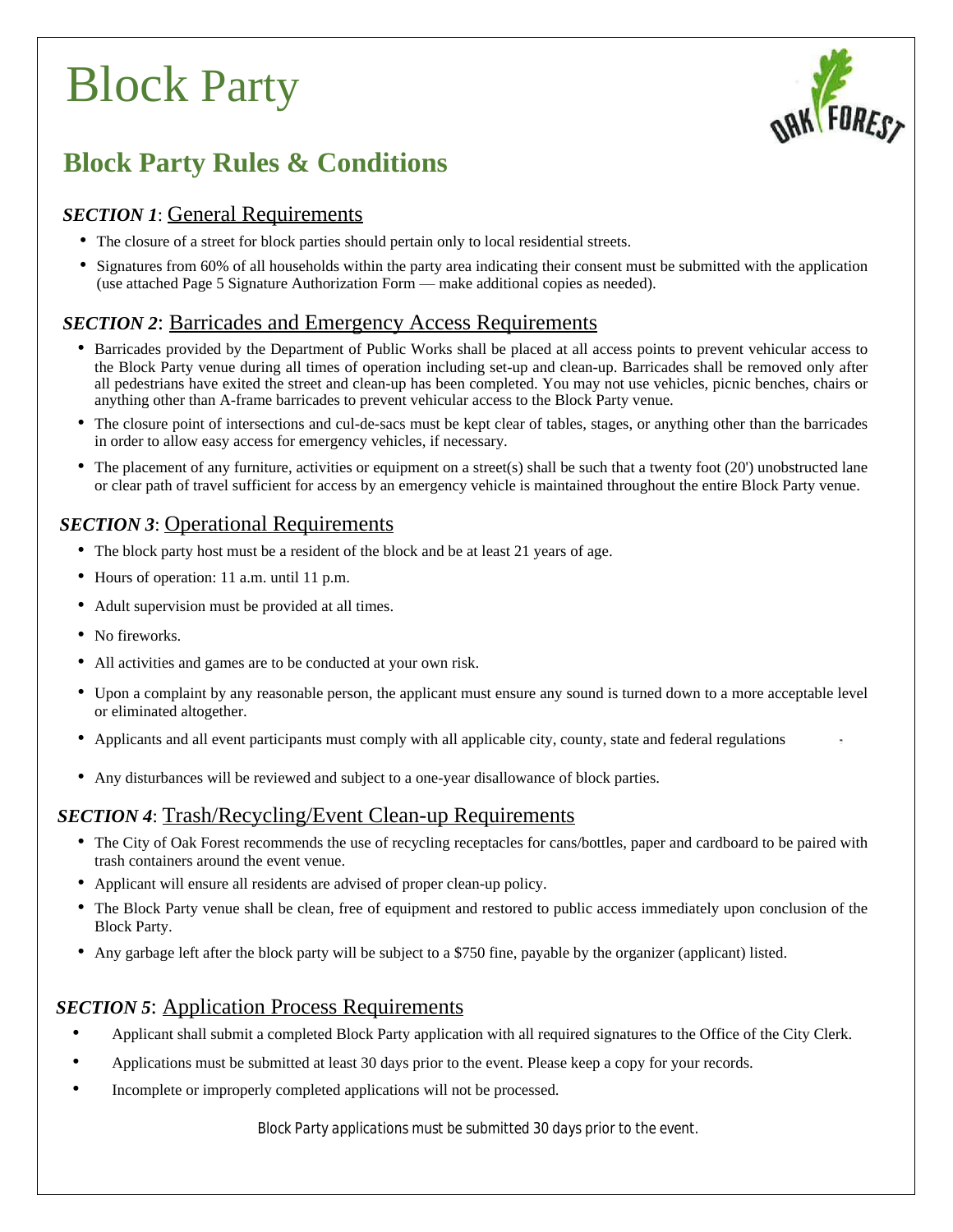

• Approval will be subject to all other City ordinances and governmental restrictions.

## **Loud Party & Social Host Ordinances**

#### *Have fun, be safe, and know the laws!*

#### Because we care...

- If you are planning a large party, please inform your neighbors 30 days in advance.
- Have fun, be safe, and be a good neighbor!

#### Know How to Party Responsibly

• It is the duty of any person who hosts, permits, or allows a gathering to take steps to ensure that guests under the age of 21 do not have access to alcohol.

You must:

• Supervise the activities of persons under 21 years of age.

You should also:

- Control the noise level.
- Plan for parking. Be sure that you and your guests are following local parking and traffic laws.

### *It Is Illegal to:*

- Possess, consume, or purchase any alcoholic beverage or cannabis if you are under the age of 21.
- Knowingly host, permit, or allow a gathering where at least one person under the age of 21 consumes an alcoholic beverage.
- Sell alcohol/cannabis without a license.
- Furnish alcohol/cannabis to anyone under the age of 21.
- Operate radios, musical instruments, TVs, machines, loud speakers, or similar equipment in residential areas between 11 p.m. and 8 a.m. that is plainly audible fifty (50) feet from the building or vehicle in which it is located.
- Possess and/or ignite **ANY** fireworks and or Sky (Chinese) lanterns.

The City of Oak Forest reserves the right to control the street closings applicable for you to hold your block party.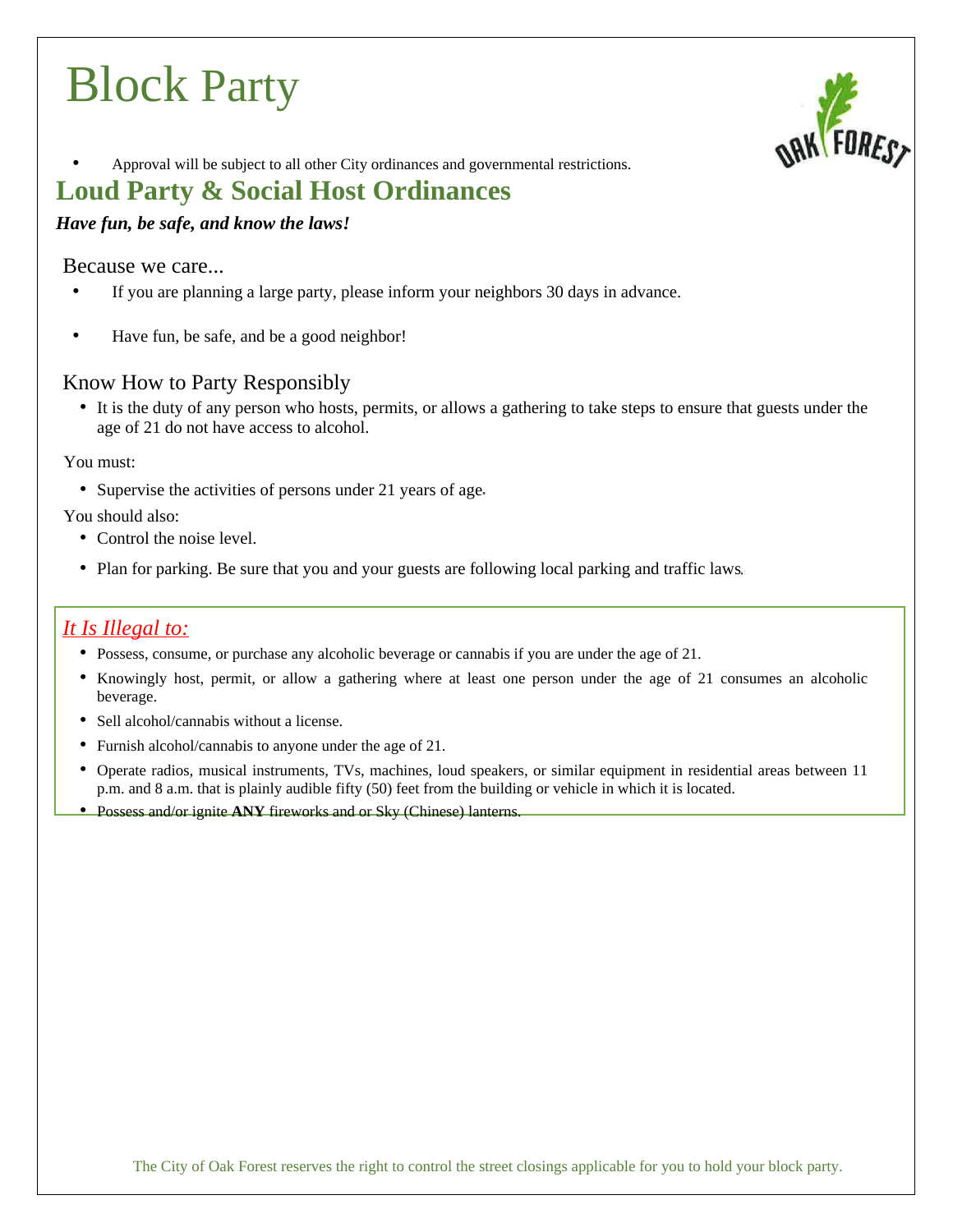

# **Permit Application**

## **(RETURN APPLICATION TO CITY HALL-CLERKS OFFICE)**

## **Party Description**

| <b>Event Date:</b>                     |                                                             |
|----------------------------------------|-------------------------------------------------------------|
| <b>Location of Block Party</b>         |                                                             |
| (from house # to house #)              |                                                             |
| Number of homes involved               |                                                             |
| Start time (including set-up)          |                                                             |
| End time (including clean-up)          |                                                             |
| <b>City Representative Request:</b>    |                                                             |
| attendance of Police or Fire personnel | Check requested department.<br><b>POLICE</b><br><b>FIRE</b> |
| cannot be guaranteed and is dependent  |                                                             |
| upon the availability of personnel.    |                                                             |
| Closed Streets Description/Location    |                                                             |
|                                        |                                                             |
| Signature of applicant:                |                                                             |
|                                        |                                                             |

# **Applicant Information**

| <b>Applicant Name (PRINT)</b>                                             |  |
|---------------------------------------------------------------------------|--|
| <b>Street Address</b>                                                     |  |
|                                                                           |  |
| City, State, Zip Code                                                     |  |
| E-mail Address                                                            |  |
| Mobile Phone                                                              |  |
| *Contact Person "On-Site" Day                                             |  |
| of Event (must be in attendance                                           |  |
| for the duration of the event)                                            |  |
| *Mobile Phone of Contact                                                  |  |
| Person<br>( <b>must</b> be<br>immediately<br>available to city officials) |  |

*Block Party applications must be submitted 30 days prior to the event.*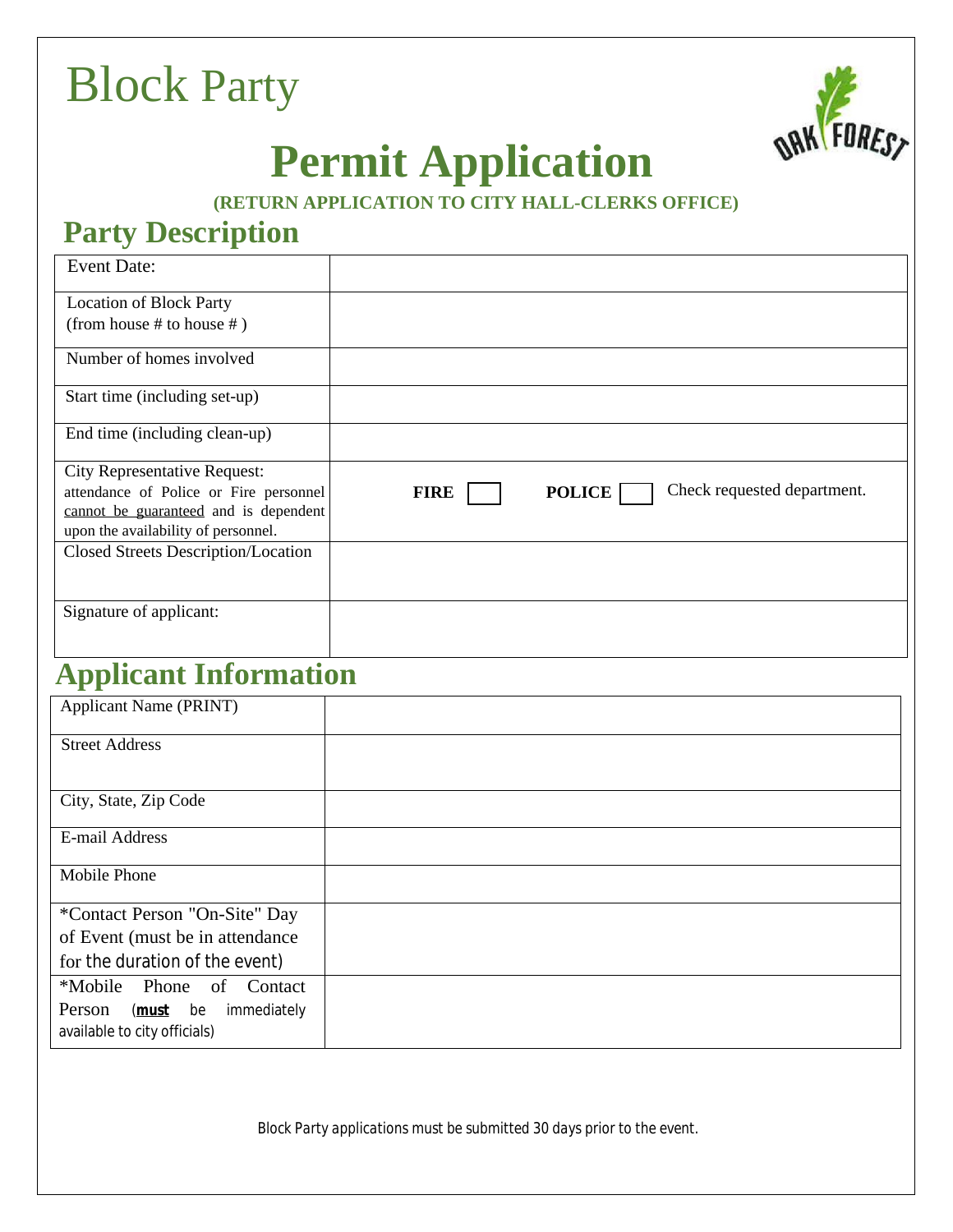

# **Neighbors' Authorization & Signature Form**

*You must have consent from 60% of all households within the party area.*

| <b>Street Name:</b> |                     |           |  |  |
|---------------------|---------------------|-----------|--|--|
| Date of<br>Party:   |                     | From      |  |  |
| House #             | Name (Please Print) | Signature |  |  |
|                     |                     |           |  |  |
|                     |                     |           |  |  |
|                     |                     |           |  |  |
|                     |                     |           |  |  |
|                     |                     |           |  |  |
|                     |                     |           |  |  |
|                     |                     |           |  |  |
|                     |                     |           |  |  |
|                     |                     |           |  |  |
|                     |                     |           |  |  |
|                     |                     |           |  |  |
|                     |                     |           |  |  |
|                     |                     |           |  |  |
|                     |                     |           |  |  |
|                     |                     |           |  |  |
|                     |                     |           |  |  |
|                     |                     |           |  |  |
|                     |                     |           |  |  |
|                     |                     |           |  |  |
|                     |                     |           |  |  |
|                     |                     |           |  |  |
|                     |                     |           |  |  |
|                     |                     |           |  |  |
|                     |                     |           |  |  |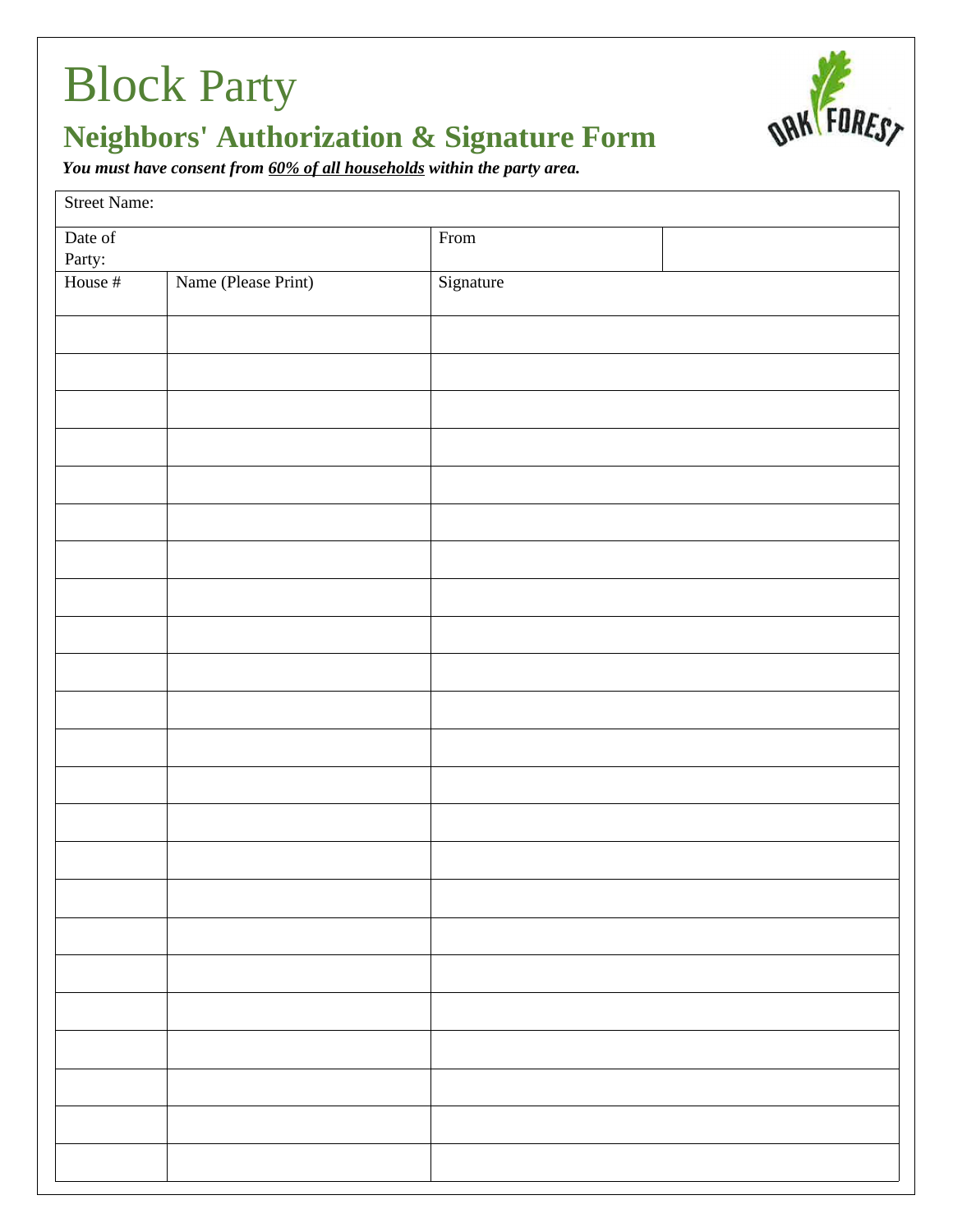# Block Party **Waiver & Release of Liability**



Organizer/Group: \_\_\_\_\_\_\_\_\_\_\_\_\_\_\_\_\_\_\_\_\_\_\_\_\_\_\_\_\_\_\_\_\_\_\_\_\_\_ Event Date(s): \_\_\_\_\_\_\_\_\_\_\_\_\_\_\_\_\_\_\_\_\_\_\_\_\_\_\_\_\_\_\_\_\_\_\_\_\_

Event Name: \_\_\_\_\_\_\_\_\_\_\_\_\_\_\_\_\_\_\_\_\_\_\_\_\_\_\_\_\_\_\_\_\_\_\_\_\_\_\_\_\_\_\_\_\_\_Location: \_\_\_\_\_\_\_\_\_\_\_\_\_\_\_\_\_\_\_\_\_\_\_\_\_\_\_\_\_\_\_\_\_\_\_\_\_\_\_\_\_

ON BEHALF OF THE ABOVE EVENT/GROUP, I expressly WAIVE, RELEASE and DISCHARGE the City of Oak Forest, it's officers, agents and employees or any other person from any and all LIABILITY for any death, disability, personal injury, property damage, property theft or actions, including any alleged or actual negligent act or omissions, regardless of whether such act or omission is active or passive which may occur to myself or members of my organization/group or our heirs in connection with our participation in the above-described event. I fully understand and acknowledge that the CITY OF OAK FOREST is relying on my representation that I have authorization to sign this document and that I will provide all members of my group a completed copy of this Waiver prior to our participation.

I expressly INDEMNIFY AND HOLD HARMLESS the City of Oak Forest, its elected and appointed officers, agents and employees from any and all liabilities or claims made by me or my organization/group, my/our heirs and any other individuals or entities as a result of any of my/our actions in connection with my/our participation in this event except for those claims arising from the sole negligence or sole willful conduct of the City, its officers, employees, volunteers or other representatives. Such indemnification includes liability settlements, damage awards, costs and attorney fees associated with any such claims.

I hereby certify that I have read this document, understand its content and am authorized to sign this document on behalf of all members of the event/group I represent.

#### *-PLEASE PRINT-*

| Name       | Title: | Phone: |
|------------|--------|--------|
| Address:   | Email: |        |
| Signature: | Date:  |        |

## **Affidavit of Applicant**

l, the undersigned, declare upon penalty of perjury that the information contained in the foregoing application and any attachments is true and correct to the best of my knowledge and belief, that I have read, understand an agree to abide by the rules and regulations governing the proposed Block Party under the Oak Forest Municipal Code and other applicable city, local, state and federal codes, laws, policies and regulations. By applying for a Block Party Permit, I agree and understand that I have the sole responsibility at all times to be knowledgeable about, fully understand, and to meet or exceed all local, state and federal codes, laws, policies and regulations associated with the Block Party. I further understand that knowingly providing any false information is cause for the immediate denial of a Block Party Permit or the suspension of a Block Party Permit if one has already been issued. I understand in the event of a major incident, my Block Party may be postponed or terminated for the sake of public safety and welfare (e.g., major crime incident, fire, flood or any act of God).

Signature: \_\_\_\_\_\_\_\_\_\_\_\_\_\_\_\_\_\_\_\_\_\_\_\_\_\_\_\_\_\_\_\_\_\_\_\_\_\_\_\_\_\_\_\_\_\_\_\_\_\_\_\_Date: \_\_\_\_\_\_\_\_\_\_\_\_\_\_\_\_\_\_\_\_\_\_\_\_\_\_\_\_\_\_\_\_

*Block Party applications must be submitted 30 days prior to the event.*